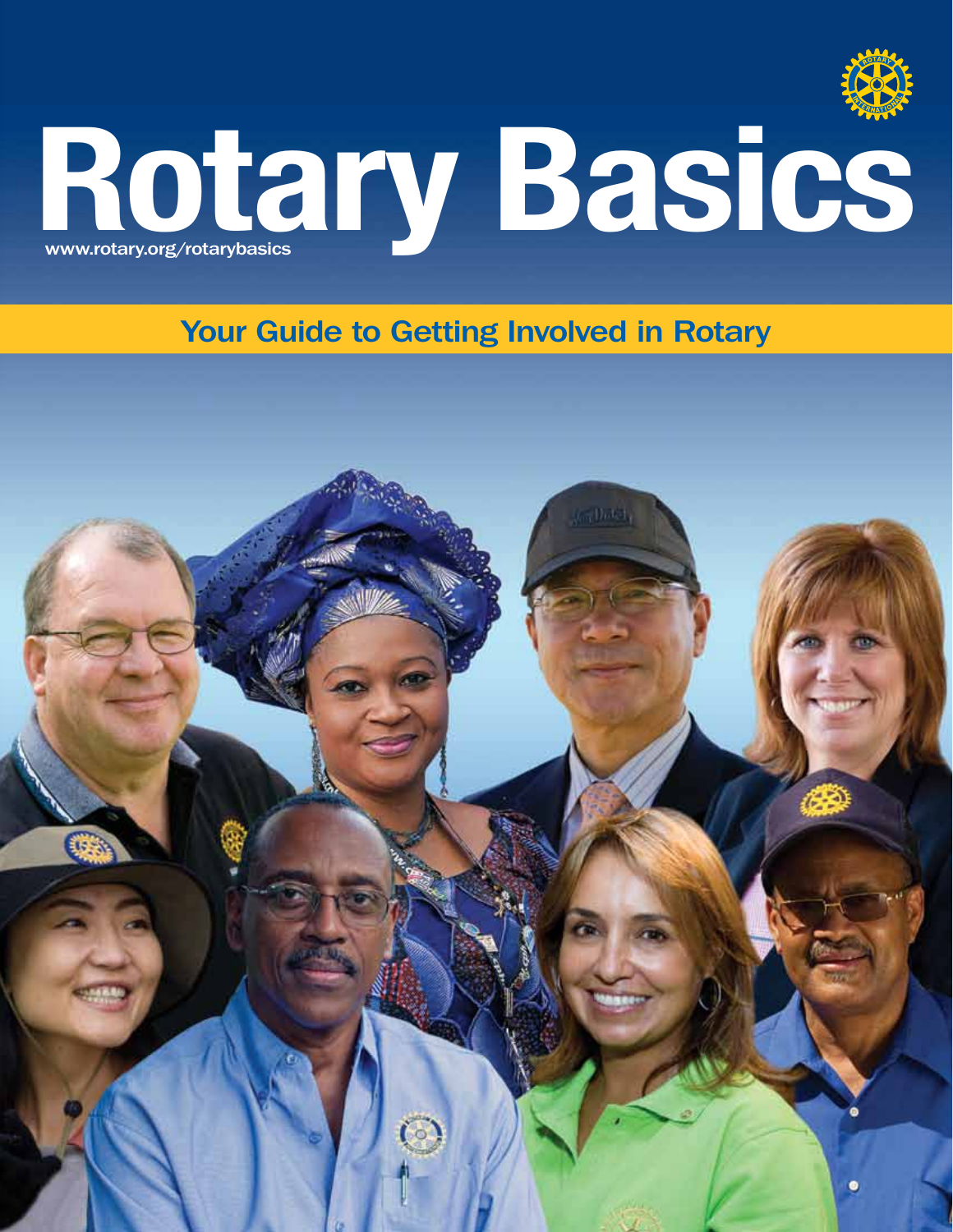

You're now part of a global network of business, professional, and community volunteers. In Rotary clubs around the world, Rotarians like you are changing lives in their own communities and those abroad — and forming strong, lasting friendships in the process.

So, how do you want to get involved in Rotary?

## VOLUNTEER MY SKILLS

 $\vee$  Talk to club members about where your expertise is most needed.

 $\triangleright$  Serve on a club committee.

 $\blacktriangleright$  Attend your club's next assembly and help plan club activities.

## IMPROVE MY COMMUNITY

 $\vee$  Volunteer to help with your club's signature project — one your club is known for in the community.

 $\vee$  Work with a youth program sponsored by your club, such as Interact.

 $\vee$  Identify a need in your community and suggest a hands-on project that addresses this need.

## BUILD MY NETWORK

 $\blacktriangleright$  Attend as many club meetings as you can. Connect with different people each time.

 $\vee$  Join a Rotary Fellowship and meet Rotarians in other countries who share your interests.

 $\vee$  Go to your district conference and the RI Convention.

 $\vee$  Check out another Rotary club's meeting.

If you truly want to give back to the community — and to the world at large — you join Rotary. It has an arm that reaches across all barriers. To be part of that is very powerful.

of Springfield

— Aruna Koushik, Rotary Club of Windsor-Roseland, Ontario, Canada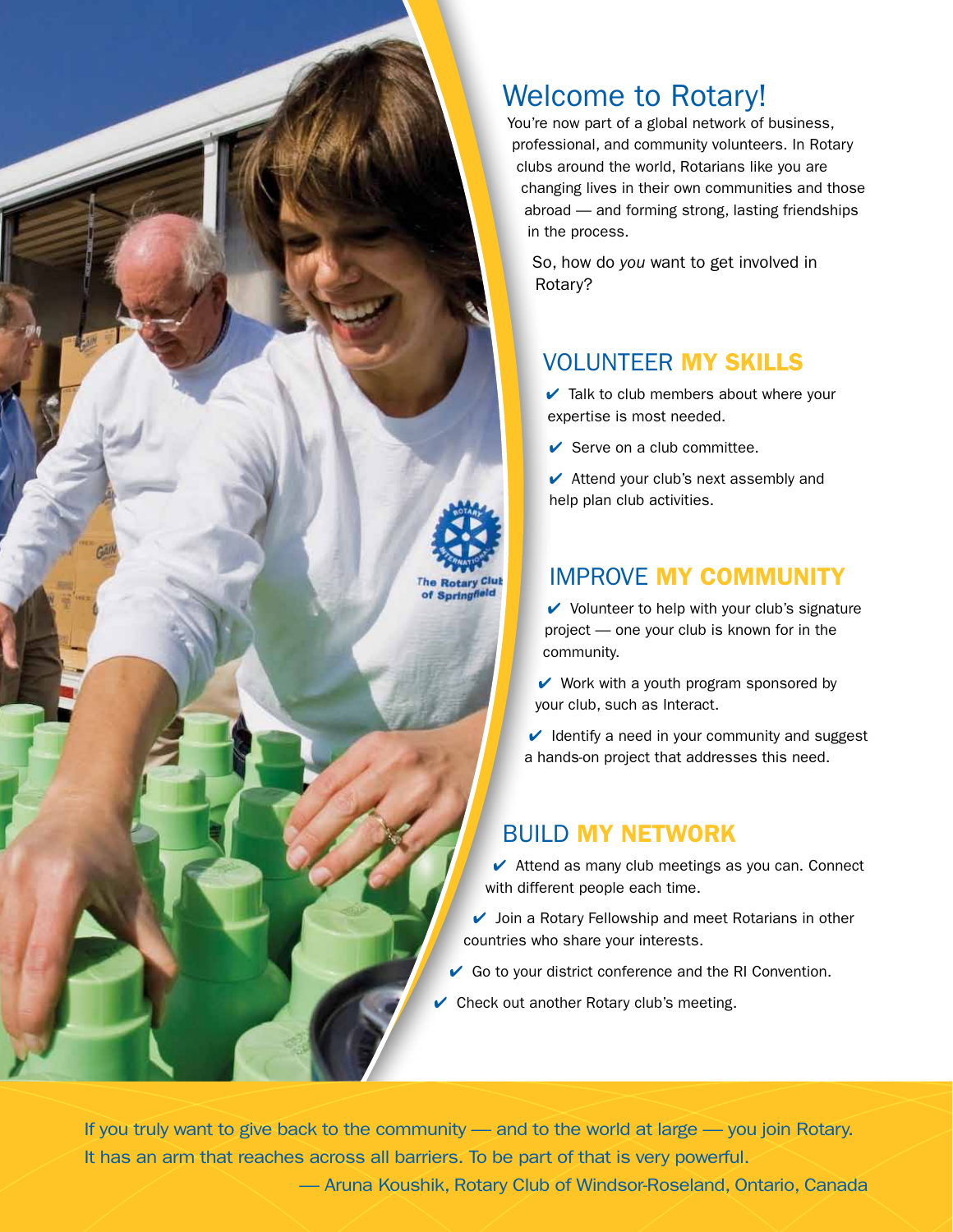Our motto, **SERVICE ABOVE SELF**, embodies our humanitarian spirit. Rotary's Avenues of Service guide our activities:

- **•** Through **Club Service**, we have fun, build lasting friendships, and make sure that our club runs well.
- **•** Through **Vocational Service**, we volunteer our professional skills to serve others and promote integrity in everything we do.
- **•** Through **Community Service**, we address local needs and work with our community to bring lasting improvements.
- **•** Through **International Service**, we meet humanitarian needs around the globe and promote world understanding and peace.
- **•** Through New Generations Service, we work with young people to help them become the next generation of leaders, visionaries, and peacemakers.

**THE FOUR-WAY TEST, created by a** Rotarian, underscores our commitment to integrity:

Of the things we think, say or do

- 1) Is it the TRUTH?
- 2) Is it **FAIR** to all concerned?
- 3) Will it build **GOODWILL** and BETTER FRIENDSHIPS?
- 4) Will it be **BENEFICIAL** to all concerned?





As a Rotarian, you are **WELCOME** to attend any Rotary club meeting, anywhere in the world. Use the Club Locator tool at www.rotary.org or the

free mobile Rotary Club Locator app to find clubs, meeting times, and locations.

I found a fellowship where every nation, every color, all of humanity can be like a family. I've got a place where I can serve my people and serve the world.

— Ailinda Sawe, Rotary Club of Dar-es-Salaam-Mzizima, Tanzania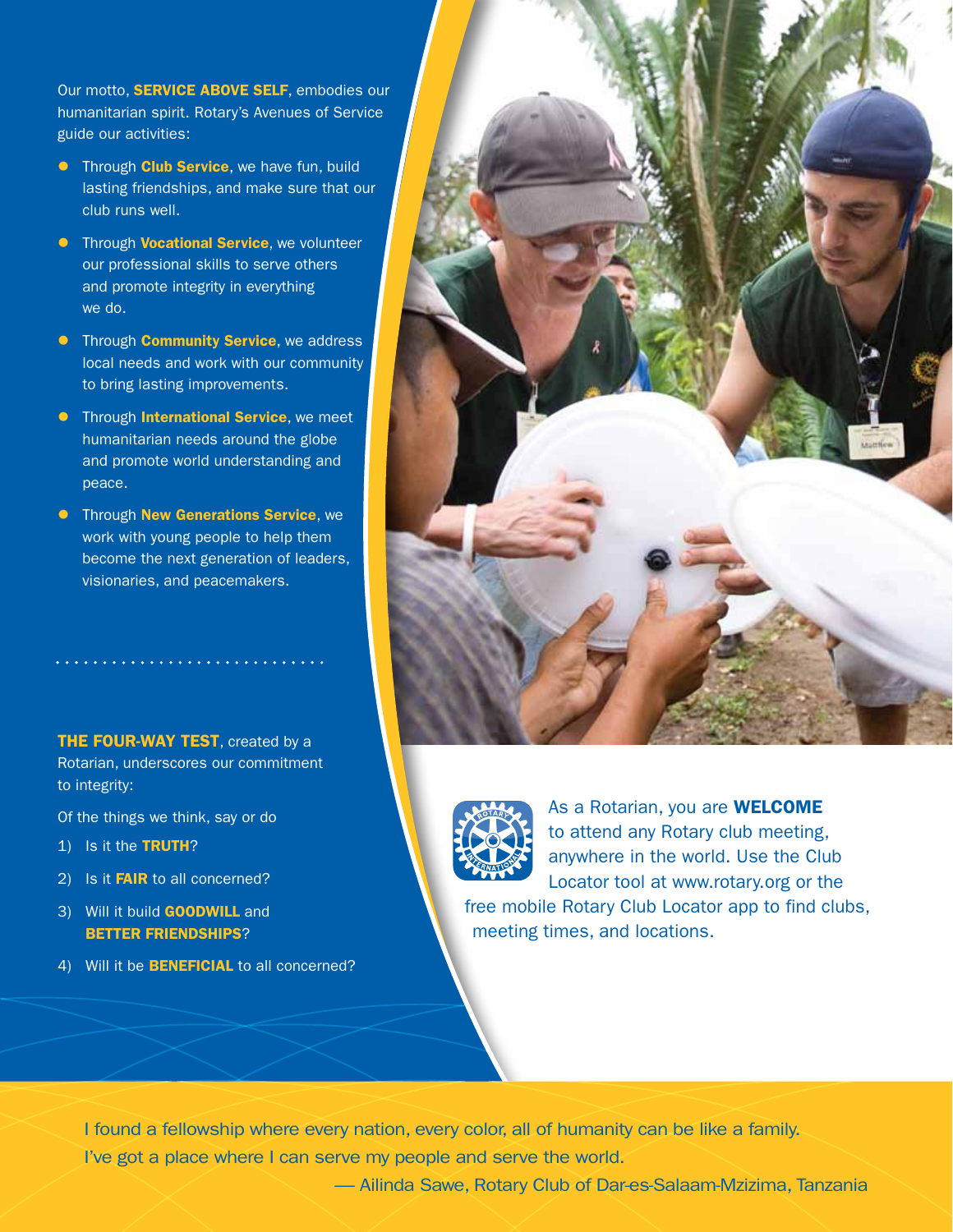

**THE ROTARY FOUNDATION** helps Rotary clubs and districts work together to provide meaningful, sustainable service. Foundation grants support projects that provide clean water, medical care, literacy classes, and other essentials to people in need all around the world. Since 1947, the Foundation has contributed more than US\$2.4 billion to fund these vital efforts.

The Foundation also awards Rotary Peace Fellowships for study at Rotary Peace Centers around the globe. Since 2002-03, more than 480 fellows from 80 countries have participated at a cost of more than \$31 million.

Our contributions to the Foundation ensure that we can bring sustainable change to communities in need. Ask your club's Rotary Foundation committee chair how you can support our Foundation.

## SERVE INTERNATIONALLY

 $\vee$  Get involved with your club's international service projects.

 $\vee$  Use the ProjectLINK online database to learn about other clubs' international service projects needing volunteers or other assistance.

 $\blacktriangleright$  Host a Rotary Youth Exchange student visiting your district.

#### HELP ROTARY GROW

 $\vee$  Recommend a friend or colleague for membership in your club. All Rotarians can — and should — invite new members.

- $\vee$  Participate in a club leadership development program.
- $\vee$  Tell friends and colleagues about how your club is giving back to your community.

Rotary is service. You don't come to Rotary to get something out of it. You come to Rotary to put something into it. And once you've put something into it, you will get something out of it, but it won't be what you expect. It'll be better.

— Liz Smith, Rotary Club of Detroit, Michigan, USA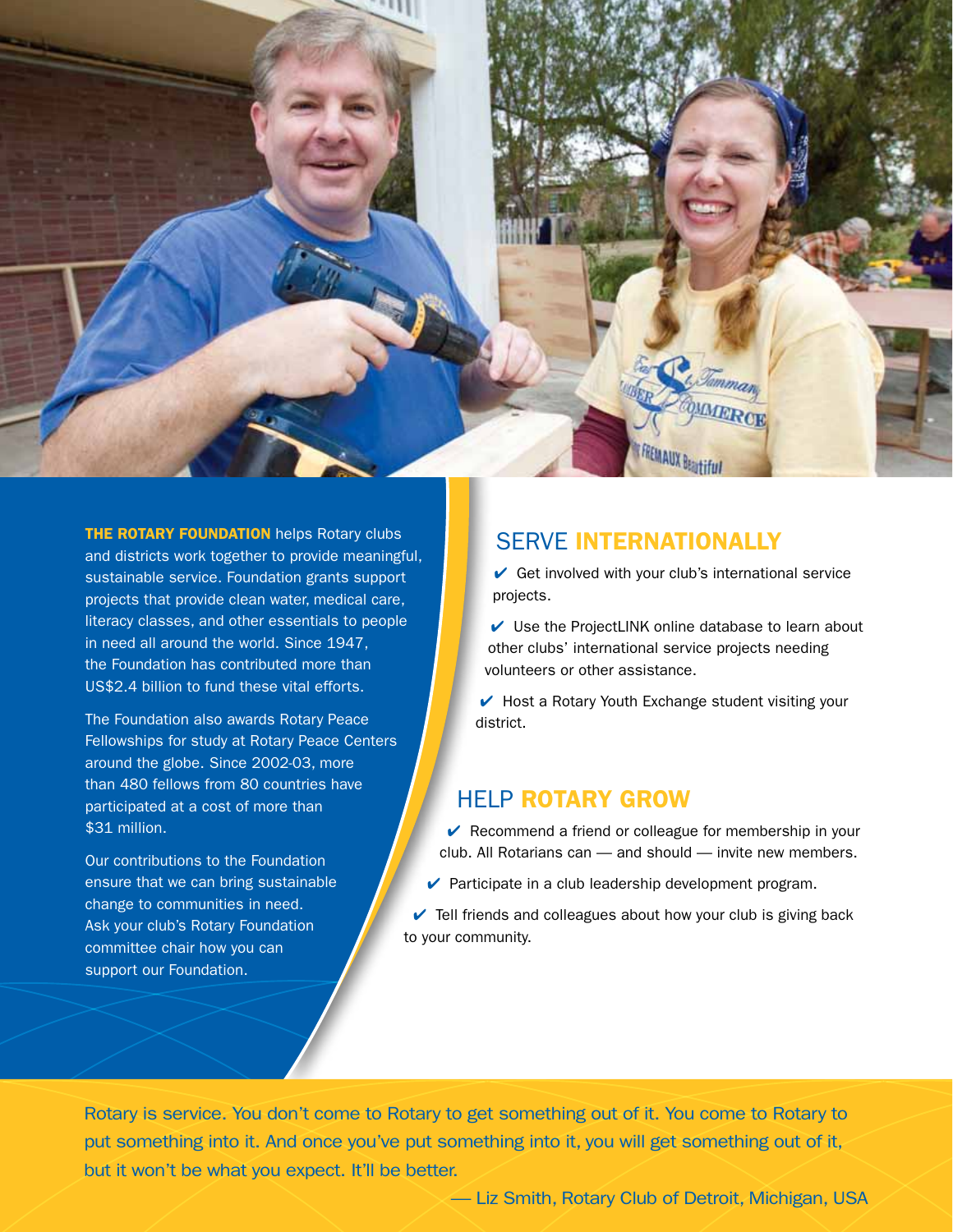We're a GRASSROOTS organization. We carry out our most meaningful service work through our Rotary clubs. Each club elects its own officers and enjoys



considerable autonomy within the framework of Rotary's constitution and bylaws. Rotary districts (groups of clubs) support these efforts and are led by district governors. Rotary clubs belong to the global association **Rotary** International, led by the RI president and the RI Board of Directors.

We direct our service in six **AREAS OF** FOCUS: peace and conflict prevention/ resolution, disease prevention and treatment, water and sanitation, maternal and child health, basic education and literacy, and economic and community development.

Each club strives to reflect the DIVERSITY of its community in its mix of professions, genders, ages, and ethnicities. This ensures that a wide variety of expertise is available for club projects.



# OFFER YOUR SUPPORT

- $\blacktriangleright$  Help your club or district raise funds for Rotary's US\$200 Million Challenge to fight polio.
	- $\vee$  Donate to The Rotary Foundation.
		- $\vee$  Set an annual goal for your Foundation giving.

You can **CONNECT** with other Rotarians on Facebook, Twitter, LinkedIn, Flickr, and YouTube. See www.rotary.org/socialnetworks.









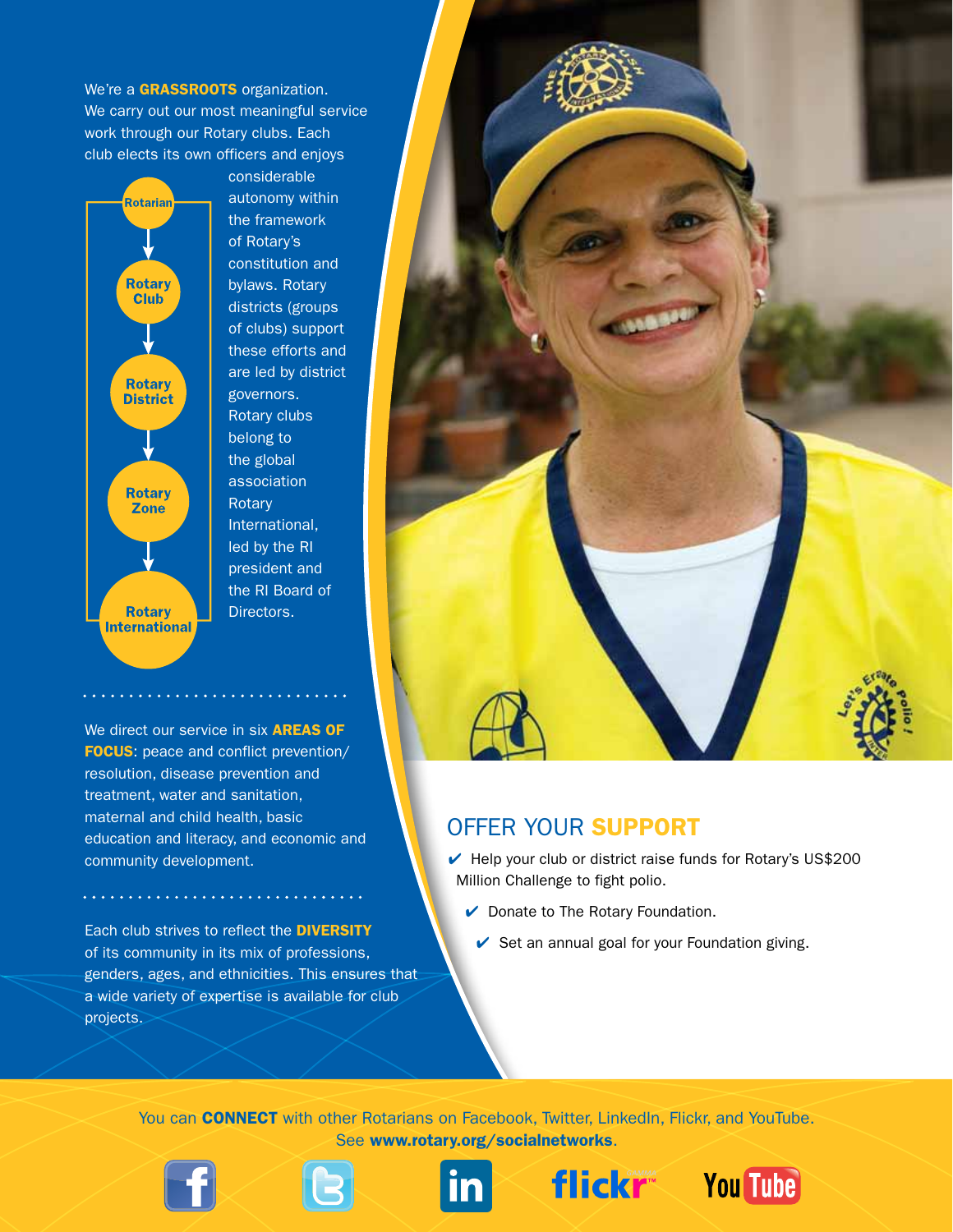



Our top priority is ERADICATING POLIO. Thanks to Rotary and our international partners, the number of polio cases has dropped 99 percent worldwide since 1988. But

as long as polio threatens even one child, children everywhere are at risk.

Rotary clubs are raising US\$200 million to match \$355 million in challenge grants from the Bill & Melinda Gates Foundation. These funds support immunization campaigns in developing countries where polio remains a threat.

Rotary International is a spearheading partner in the Global Polio Eradication Initiative, along with the United Nations Children's Fund (UNICEF), the U.S. Centers for Disease Control and Prevention (CDC), and the World Health Organization (WHO).

# LEARN MORE

 $\triangleright$  Explore new member resources and other tools at www.rotary.org.

Read your Rotary magazine and your club and district newsletters.

 $\vee$  Visit your club and district websites.

 $\vee$  Order Rotary publications and videos at shop.rotary.org.

# Rotary by the Numbers

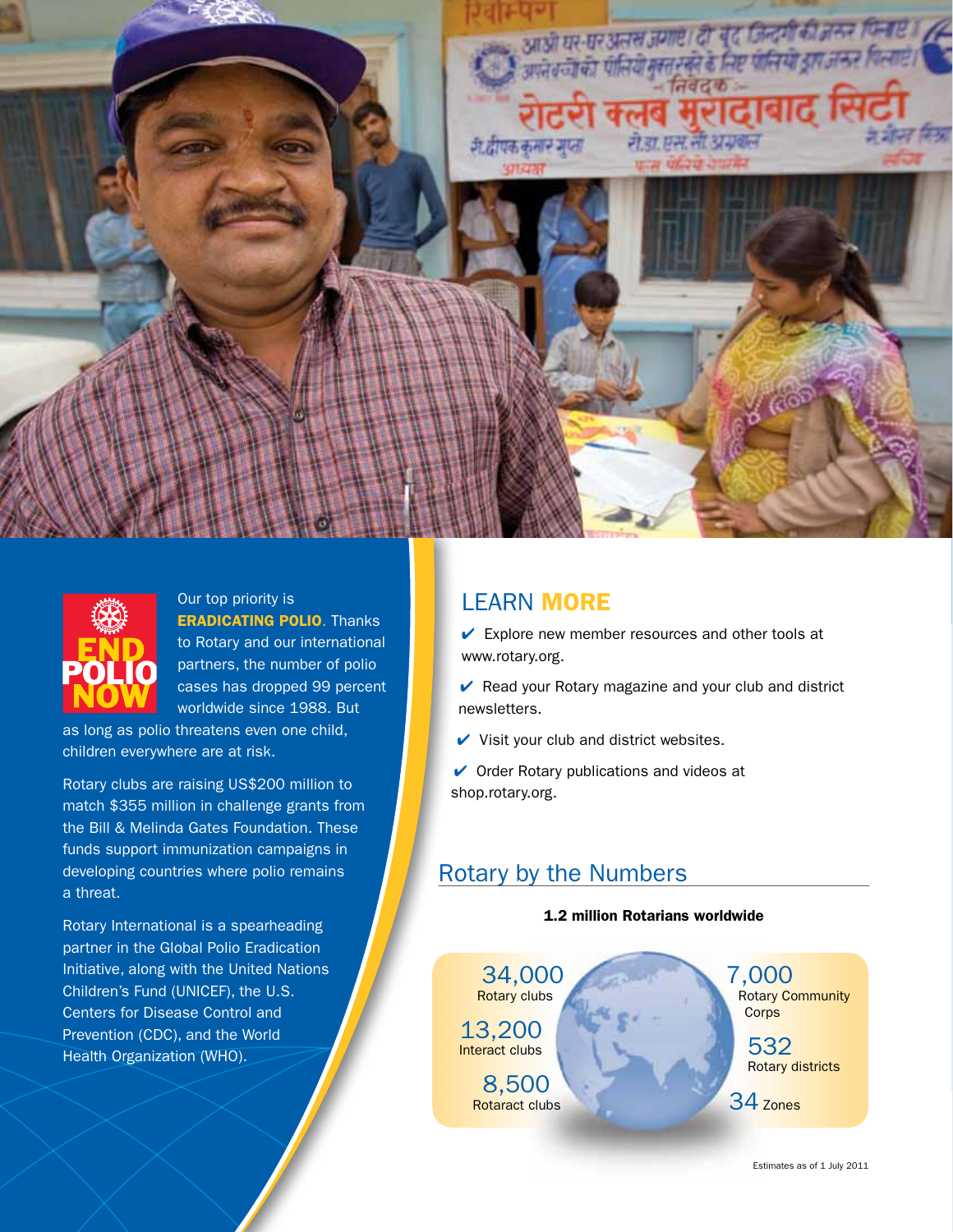## GOOD TO KNOW

Club assembly — A meeting to discuss the club's programs and activities. Open to all club members.

**District conference** - An annual motivational meeting that showcases club and district activities. Open to all Rotarians in that district and their families.

Interact - Service and social clubs for youth ages 12 to 18 that are sponsored by Rotary clubs.

**PolioPlus** — The Rotary Foundation program focused on global polio eradication efforts.

ProjectLINK — A database at www.rotary.org that lists Rotary service projects needing volunteer or financial assistance. Also highlights model projects from around the world.

Rotaract - Service and social clubs for young adults ages 18 to 30 that are sponsored by Rotary clubs.

Rotarian Action Groups — International groups of individuals who share a passion for a humanitarian issue or service activity. An example is the Water and Sanitation Rotarian Action Group.

Rotary Community Corps (RCC) — Groups of non-Rotarians who work on service projects for their communities. Organized and sponsored by Rotary clubs.

Rotary Fellowships — International groups of individuals who share a vocational or recreational interest. An example is the International Skiing Fellowship of Rotarians.

Rotary Foundation, The - The philanthropic arm of Rotary International. Helps Rotarians advance world understanding, goodwill, and peace through humanitarian projects and educational programs.

Rotary Foundation Board of Trustees — The 15 Rotarians who manage the business of The Rotary Foundation, led by the trustee chair. Appointed by the RI president, with agreement from the RI Board, to four-year terms.

Rotary International (RI) — The international association composed of 34,000 Rotary clubs in nearly every country of the world. Headquartered in Evanston, Illinois, USA, with international offices on four continents.

RI Board of Directors — The 19 Rotarians who set policy for Rotary International. Elected to two-year terms.

**RI Convention** — An annual celebration of Rotary and Rotarian accomplishments. Held in a different location around the world each year. Open to all Rotarians and their families.

RI president — The Rotarian who presides over the RI Board. Elected to a one-year term.

Rotary Peace Centers - Programs at eight universities around the world that offer advanced degrees and professional certificates in peace and conflict resolution.

Rotary Peace Fellow — A recipient of a Rotary Foundation scholarship for study at one of the Rotary Peace Centers.

Rotary's US\$200 Million Challenge — The fundraising effort to match challenge grants from the Bill & Melinda Gates Foundation in support of polio eradication.

rotaract club<br>of downtown san diego

Rotary Youth Exchange - A cultural exchange program for youth ages 15 to 19. Exchanges can last from one week to one year.

Rotary Youth Leadership Awards (RYLA) — Leadership training and recognition activities conducted by Rotary clubs or districts for youth and young adults ages 14 to 30.